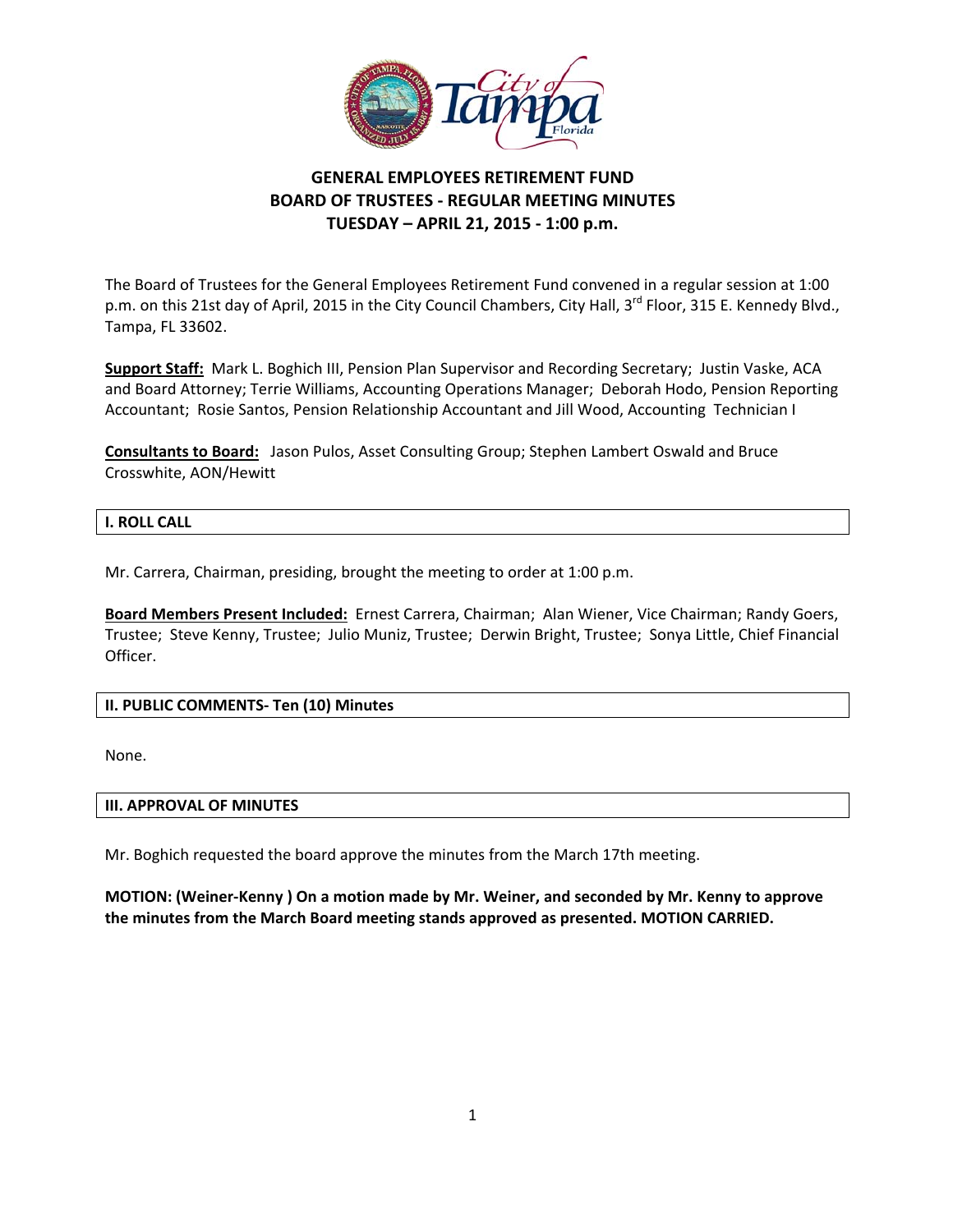# **BOARD OF TRUSTEES ‐ REGULAR MEETING MINUTES APRIL 21, 2015**

## **IV. STAFF REPORT**

## **1. March 2015 Performance Report from ACG ‐ Jason Pulos**

 The market value of the Total Fund ("Fund") was approximately \$698 million at the end of March 2015, up from \$692 million at the end of 2014. During the month of March 2015, the Fund was down ‐0.54% relative to the Policy Index return of ‐0.36%. Year to date ending March the Fund has posted a return of 2.78% relative to the Policy Index return of 2.71%. Small Cap and Non‐U.S. equities have driven performance year to date with the Russell 2000 up 4.32% and the MSCI EAFE Index up 5.00%.

## **2. Cash Analysis FY 2015 as of April 8**

Mr. Boghich reviewed the Cash Analysis Schedule.

### **3. Ford Harrison‐**

 Demetrio Rivera has opted to appeal the forfeiture of his retirement. Ford Harrison has offered to be our representative/attorney.

MOTION: (Goers-Weiner) Based on the explanation of our contract by Justin Vaske, Mr. Goers made a motion to be represented by Ford Harrison it was seconded by Mr. Weiner. MOTION **CARRIED.**

## **4. Fiduciary Liability Policy Renewal**

Mr. Boghich presented a summary of annual costs for the insurance for the past few years.

## MOTION: (Kenny-Goers) On a motion made by Mr. Kenny and seconded by Mr. Goers, to approve the  **Fiduciary Liability Policy Renewal. MOTION CARRIED.**

## **5. Brandywine Investor Conference Invitation.**

Mr. Boghich advised the board they had received an invitation to the Conference.

### **MOTION: There was no motion made.**

#### **6. 2015‐2018 Conference Schedule**

Mr. Boghich presented the Conference Schedule for 2015 through 2018 and requested approval.

## MOTION: (Kenny-Muniz) On a motion made by Mr. Kenny and seconded by Mr. Muniz, to approve the  **Conference Schedule. MOTION CARRIED with one Nay vote.**

MOTION: (Little-Muniz) Ms. Little made a motion for a breakdown over the last few cycles of Money  **Managers payout calculations. This was seconded by Mr. Muniz. MOTION CARRIED.**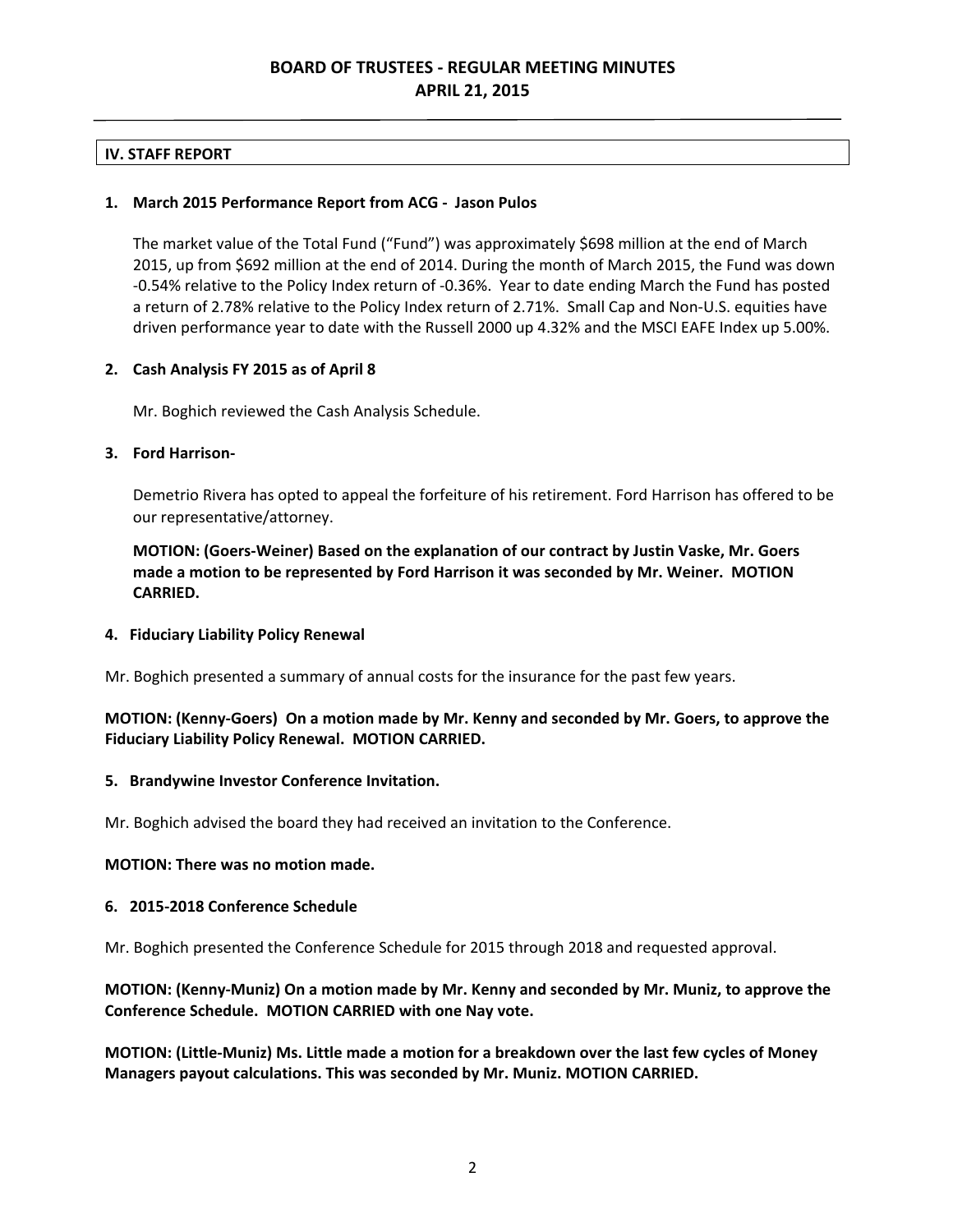# **BOARD OF TRUSTEES ‐ REGULAR MEETING MINUTES APRIL 21, 2015**

## **V. MEDICAL DISABILITY HEARING**

### **1. Hexe Brown‐Johnson**

 Mr. Boghich advised based on the recommendation of Dr. Robin Hughes, he requested the board approve the medical Disability Pension for Hexe Brown‐Johnson.

## MOTION: (Muniz-Kenny) On a motion made by Mr. Muniz and seconded by Mr. Kenny, to approve  **Medical Disability for Ms. Brown‐Johnson. MOTION CARRIED.**

## **VI. CONSENT AGENDA**

 Mr. Boghich advised the Consent Agenda has been reviewed and the items listed are true, correct, have been evaluated to ensure contract compliance and audited.

## Retirement Benefits & Estate Payments:

 Longevity Retirements, DROP Applicants, DROP to Longevity, Deferred Retirements, Deferred to Longevity Retirements, Disability Retirement, Spouse Benefits and Estate Payments.

## Monthly Invoices:

| Quarterly Invoices:     |    |  |  |
|-------------------------|----|--|--|
|                         |    |  |  |
|                         |    |  |  |
| Miscellaneous Invoices: |    |  |  |
|                         |    |  |  |
|                         |    |  |  |
|                         |    |  |  |
|                         |    |  |  |
|                         |    |  |  |
|                         | 5. |  |  |
|                         | 6. |  |  |
|                         | 7. |  |  |
|                         | 8. |  |  |
|                         | 9. |  |  |
|                         |    |  |  |
|                         |    |  |  |
|                         |    |  |  |

MOTION: (Kenny-Goers) On a motion made by Mr. Kenny and Mr. Goers seconded for the approval of  **the Consent Agenda as presented. MOTION CARRIED**